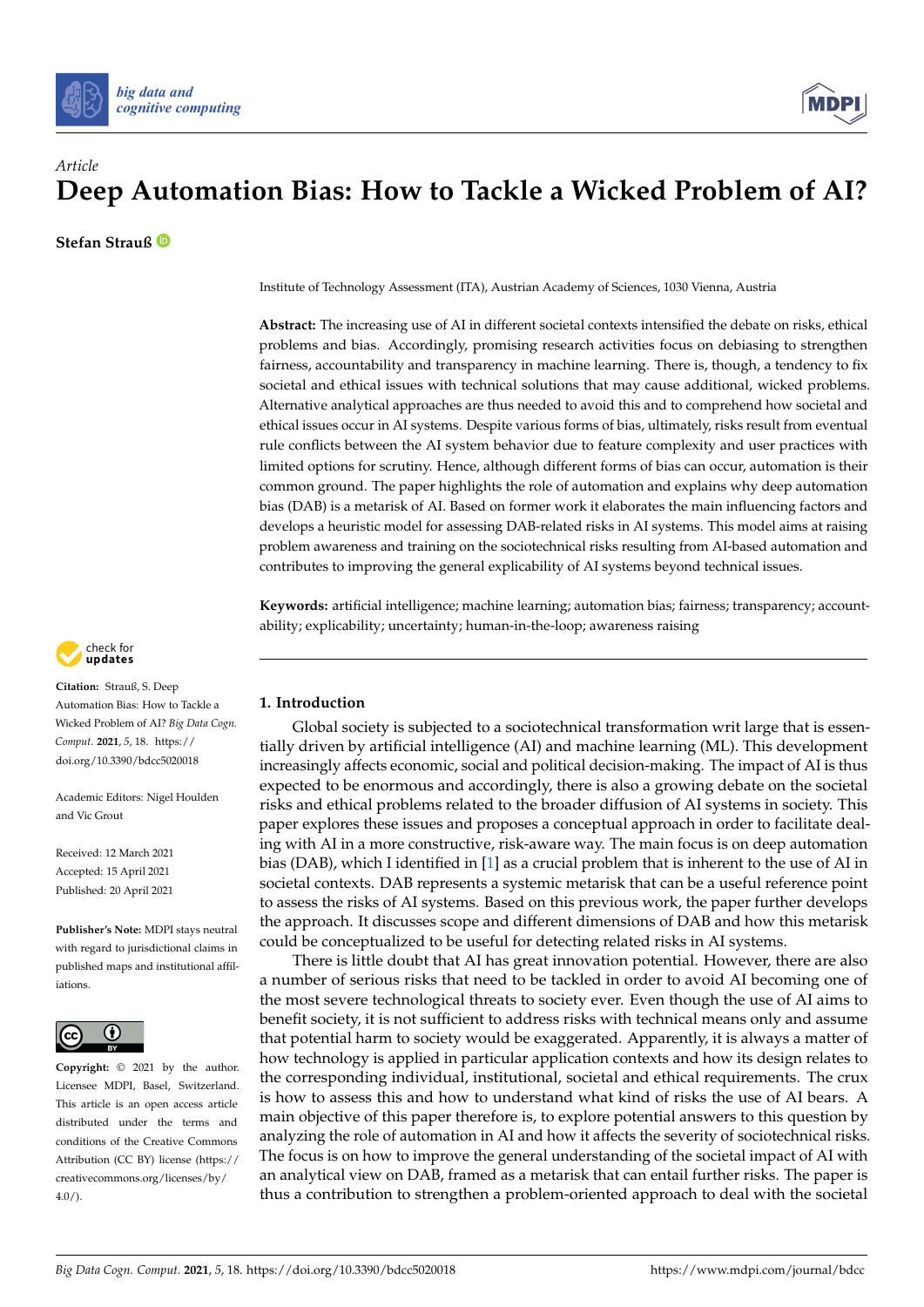challenges of AI technology. This is important because as of yet, discussions on the risks of AI seem to be dominated by a tendency to seek for technological fixes, e.g., to reduce bias in ML. This is a fallacy because societal problems cannot be fixed by technological means only. Several scholars thus argue that there is a need for approaches to better grasp the societal and ethical issues of AI  $(1-5)$ . In line with this, the paper explores the multiple factors of DAB as sociotechnical metarisk and how this could support AI risk assessment.

The paper is structured as follows: after this introduction, Section [2](#page-1-0) argues that the current emphasis on fairness, accountability and transparency in ML (FAT-ML) is not sufficient to tackle the risks of AI. Section [3](#page-2-0) then discusses whether the use of AI leads to so-called wicked problems. Based on this, Section [4](#page-4-0) then explains why DAB is a crucial issue, what main factors drive its occurrence and how they interrelate. Section [5](#page-5-0) discusses the specific role of automation in AI systems and its societal issues based on particular examples. Section [6](#page-8-0) then outlines a heuristic model to map and identity the occurrence of DAB in an AI system. Finally, Section [7](#page-10-0) of the paper provides a brief summary and concluding remarks.

## <span id="page-1-0"></span>**2. Why Fairness, Accountability and Transparency Are Not Enough**

With AI becoming more widespread, there is an intensified debate on issues regarding algorithmic bias, discrimination and debiasing by fostering FAT in ML. Many scholars from various disciplines have been pointing out that algorithms and particularly ML are biased, unfair and lack in transparency and accountability  $(1-12)$ ). To deal with these serious issues, there is important research proceeding in the AI/ML community, particularly in computer science, data science and related disciplines aiming at developing approaches for debiasing and improving FAT ([\[3](#page-11-3)[,4](#page-11-4)[,12–](#page-11-2)[15\]](#page-11-5)). Correspondingly, there is a growing research community dealing with these issues. This is observable, e.g., in annual conferences on FAT/ML, algorithmic transparency etc. (e.g., the annual ACM FaccT conferences formerly known as FAT\*ML, [www.fatml.org,](www.fatml.org) accessed on 12 March 2021, or specific workshops like Fair ML for Health). However, these research activities are largely dominated by a quest for technical solutions to reduce bias in data sets, e.g., by integrating automated debiasing functionality into AI systems (e.g., such as IBM's OpenScale approach). While it is obviously relevant to tackle these issues of data quality and technical bias, there is also a need for approaches to address the societal and ethical issues of AI. Several scholars thus argue that bias is not merely a technical issue  $([1,3-6,11-17])$  $([1,3-6,11-17])$  $([1,3-6,11-17])$  $([1,3-6,11-17])$  $([1,3-6,11-17])$  $([1,3-6,11-17])$ . The complexity of the problem is already observable in the various different, and partially contradictory notions and definitions of fairness ([\[5](#page-11-1)[,11\]](#page-11-7)). Similar is the case for the other concepts of FAT. There is no general definition for concepts such as fairness, unbiased, neutral, etc. [\[11\]](#page-11-7). Transparency, which is basically essential, and which is not just an ethical principle but an enabling condition for ethical practices ([\[5](#page-11-1)[,17\]](#page-11-8)), can also have ambiguous meanings. From a technical design perspective, transparency can even mean hiding information from users, with the aim to reduce complexity and ease understandability by avoiding information overload. This can be in opposition to common understandings of transparency as comprehensibility (cf. [\[18\]](#page-12-0), (p. 67ff.). Hence, there is a paradox situation as technical approaches to tackle bias might create additional bias with further societal impact.

In spite of the currently strong research focus on bias in ML, the problem as such, bias in digital technology, is nothing new. In their work, Friedman and Nissenbaum (1996) argued for a better understanding of bias in computer systems, which can lead to discrimination of individuals or groups. Biased systems that affect individuals bear the risk of becoming "instruments of injustice" [\[6\]](#page-11-6), (p. 345f.). They differ in three types of bias: (1) preexisting, (2) technical and (3) emergent bias. (1) Preexisting bias exists in society, in social institutions, cultural practices or attitudes of individual persons. It occurs independently from a technological system but it can flow into the system in different ways, e.g., as implicit prejudice of an individual developer or a common cultural practice, or also explicitly as intended form of discrimination. However, in most cases, it probably results from entrenched, nonreflective preconceptions. (2) Technical bias results from constraints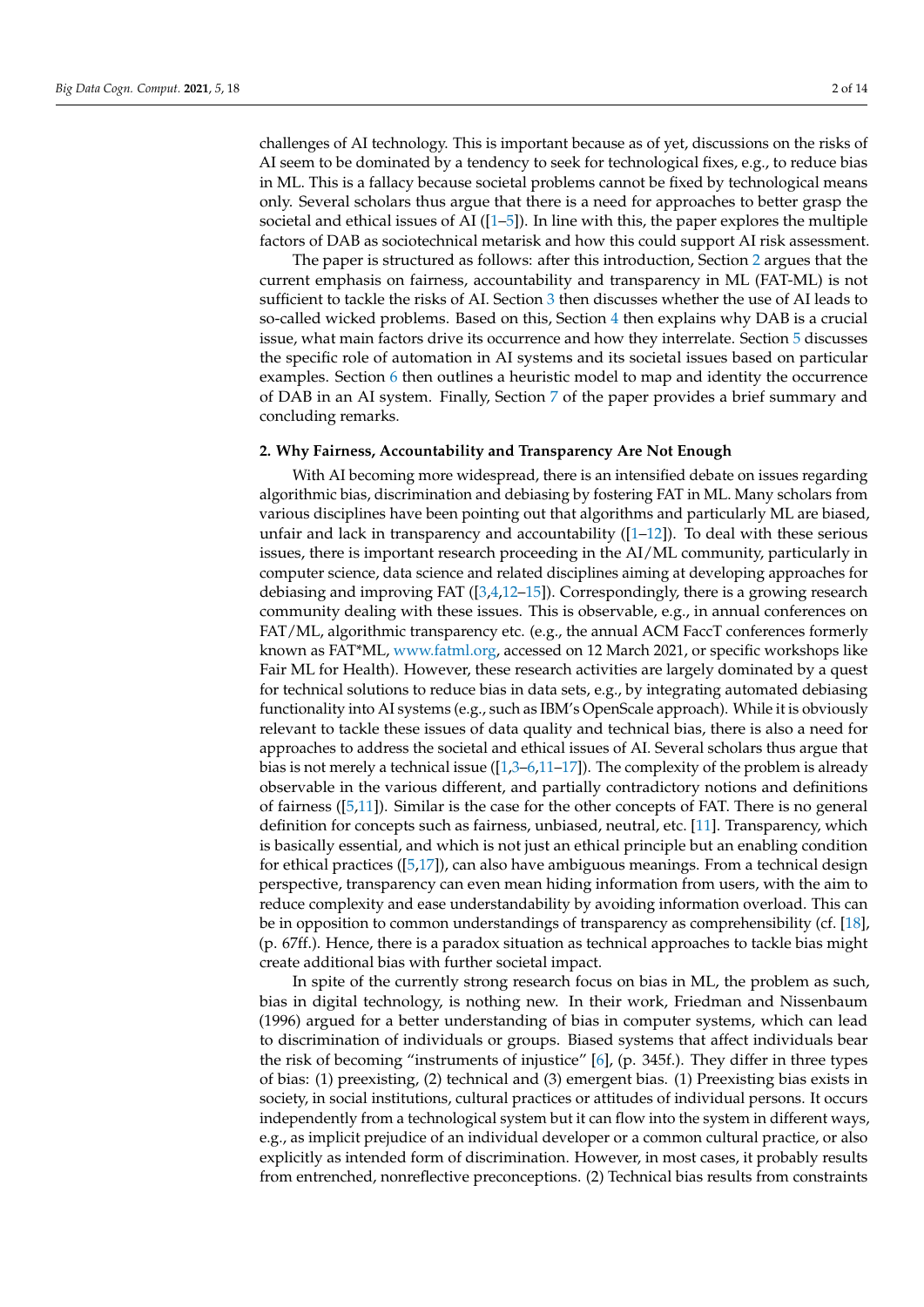due to the design or functionality of a system. This can include hard- and software issues like rulesets programmed into algorithms that unreasonably formalize social values or similar. (3) Emergent bias occurs when a system is in use that does not correspond with the peculiarities of application contexts; or when there is some kind of mismatch between what users or a usage context requires, and what the system features  $[6,16]$  $[6,16]$ . The context of deployment of an AI system, thus, can make a significant difference to the proper functioning of this system. Accordingly, the question is crucial if the AI or ML approach fits the particular context it is applied to. In [\[5\]](#page-11-1), they discuss this issue as context bias that emerges when a system "is used in a new environment". They refer to the example of a healthcare algorithm developed for the context of a hospital to manage resource allocation. Even though the system may function appropriately for the hospital applying it, e.g., for a smaller rural clinic, the system may be flawed and produce inappropriate or misleading results. This is because the application context of the system does not correspond with the initial context the system was designed for. Amongst others, this example reminds us that it is crucial to bear in mind that the context in which an AI system, ML algorithm, etc., is applied has an effect on its functioning which consequently has an impact on the system and its sociotechnical environment as a whole.

Against this background, it is thus generally questionable whether technical fixes can effectively contribute to ease problems that are at their core sociotechnical issues with serious ethical and societal implications. From the perspective of technology assessment and science and technology studies (STS), a techno-centered understanding of the problem itself can even aggravate the problem because the functioning of technology does not always correspond with the societal contexts it is applied to. An essential precondition for accountability and transparency is that AI needs to function in a predictable and controllable way. A system, though, that is biased and automatically attempts to debias may become even more opaque and thus uncontrollable for humans. Because then neither the occurrence of bias nor the technical approach of debiasing might be comprehensible. This could lead to a complex dilemma or vicious circle where bias and debiasing approaches reinforce themselves. One of many differences between AI and human cognition is that humans can basically recognize and adapt to changed situations or contexts. AI systems usually do not have this capability. Technical approaches, such as reinforcing the adaptability of AI are not appropriate solutions to compensate this because it could even reinforce the problem: a system that frequently attempts to adapt to its environment might be even more unpredictable in behavior. Consequently, this would lead to an opaque, erratically functioning AI which would be even more of a threat than of use. To avoid such dilemmas, there is need for broader analytical perspectives that do not just focus on the technical issues of bias but bring together different views from multiple disciplines.

# <span id="page-2-0"></span>**3. Employing AI Systems—A Set of Wicked Problems?**

There are various difficulties behind the tempting (and misleading) assumption that every issue of AI, irrespective of whether it is technical or social, could be fixed by technical means. To realize that, it is useful to consider that AI can entail so-called wicked problems. Wicked problems are defined as a "class of social system problems which are ill-formulated, where the information is confusing, where there are many clients and decisionmakers with conflicting values, and where the ramifications in the whole system are thoroughly confusing" [\[19\]](#page-12-1). The idea of wicked problems originally stems from philosopher Karl Popper. Horst Rittel, a mathematician and designer, took up Poppers idea and, together with Marvin Webber, formulated ten properties of wicked problems [\[20\]](#page-12-2):

- 1. WPs have no definitive formulation.
- 2. WPs have no stopping rules.
- 3. Solutions to WPs cannot be true or false as they are context-dependent or value-laden.
- 4. There is no immediate and no ultimate test of a solution to a WP.
- 5. Solving a WP is a "one shot" operation with no room for trial and error.
- 6. There is no exhaustive list of admissible operations to solve WPs.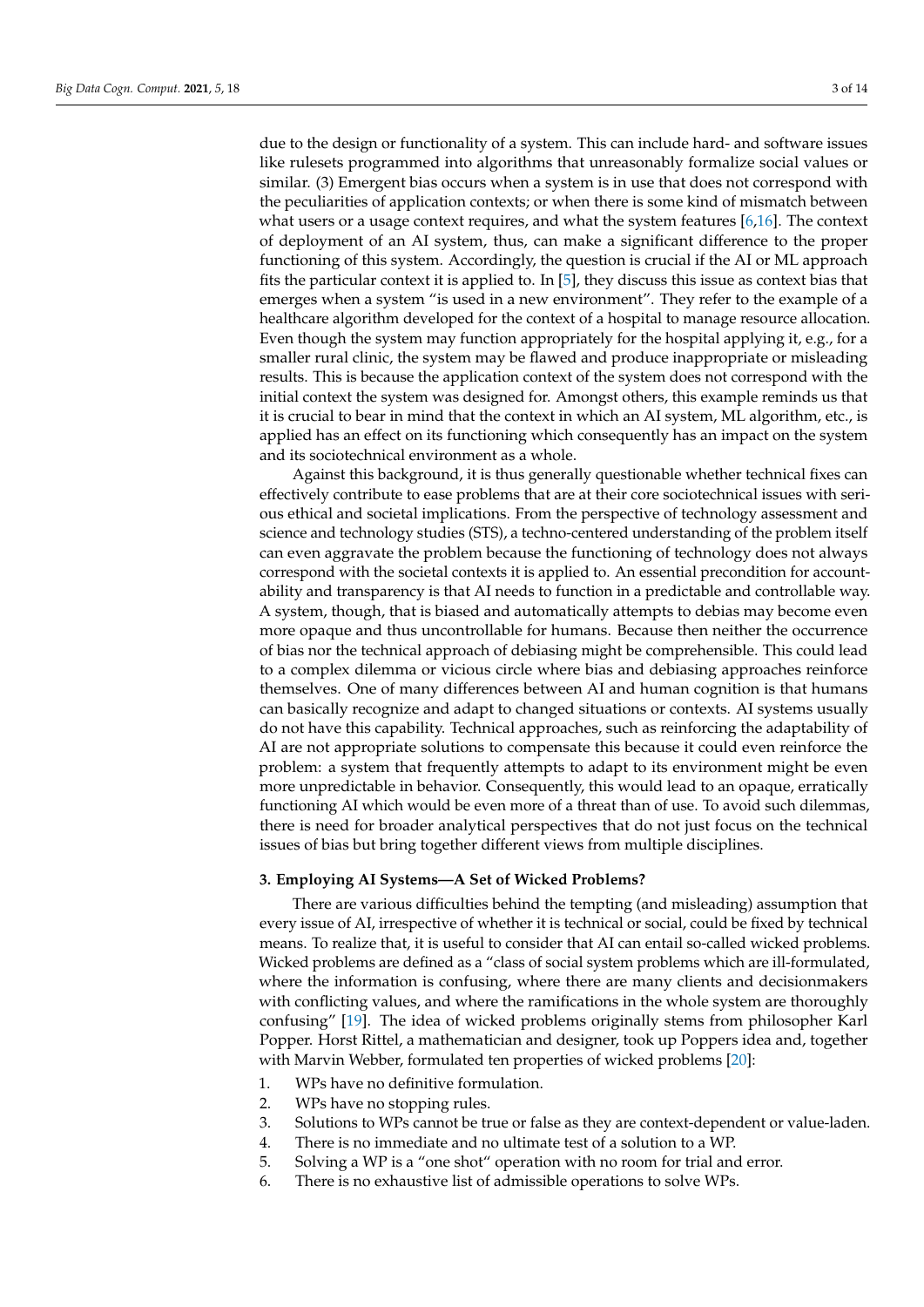- 7. Every WP is essentially unique.
- 8. Every WP is a symptom of another "higher level" problem.
- 9. Every WP can be explained in various ways; the chosen way determines the nature of the problem's resolution.
- 10. Planners have no right to be wrong and are fully responsible for their actions.

From an engineering point of view, one may argue that some of these properties do not apply to AI systems. For instance, because AI systems have definitive formulations, clear rule sets and architecture, systemic boundaries, etc. Indeed, this may be valid if we look at AI systems from a sheer technical perspective. However, amongst other things, particularly AI systems imply a high degree of connectivity and interactivity with their environment. Therefore, it does not make sense to perceive them as closed systems, even though some systems might be closed in a narrow technical sense. In the original meaning, the framing of wicked problems basically refers to general issues of planning and policymaking. Their properties are thus not specifically applicable to the technical development of AI systems and might indeed be less relevant for ML developers. However, recalling the properties of the wicked problems might be supportive to come to a broader, problemoriented perspective; especially for decision-makers and planners concerned with the use of AI systems in particular societal contexts. This could contribute to gain alternative views on the socio-technical complexity involved in the development and planning of AI systems. Akin to what Rittel and Webber [\[20\]](#page-12-2) highlight for planning, for AI research and development, it is not just important to ask what AI systems are made of but also what AI systems do, as well as what should AI systems do? Neglecting these questions is akin to neglecting the fact that societal problems related to AI usage are different from the problems that AI architects and developers deal with. The crux is that AI research and development need more awareness and analytical perspectives that enable the grasp of technical as well as societal issues of AI systems. This includes accepting the fact that technical solutions are not always appropriate to fix societal problems but may require alternative approaches.

The core issue of a wicked problem is that there is a gap between determinism as a result of a given design or technology and indeterminism of the parts of reality which are affected by the use of the technology. This a general issue that can be found in every technology and which implies a conflicting relationship between determinacy and indeterminacy, or in other words: between the "artificial" and the "natural" [\[19\]](#page-12-1). AI makes this issue more severe as its use can have wider societal consequences: due to the high degree of automation inherent to AI, this conflict may intensify as AI has a transformative capacity where "natural" aspects of society are at risk of becoming reduced to machine-readable, datafied models that fit the logics of the artificial. AI in this regard bears the risk of an 'incremental "normalization" of society ( . . . ) for the sake of AI-based automation' [\[1\]](#page-11-0). This not only complicates transparency and accountability of AI-based applications but also reinforces the risks of undetected failure and self-fulfilling prophecies.

To deal with such risks, it is important to recall that automation is not an inevitable path we must take with AI; or as [\[11\]](#page-11-7) points out (p. 5): "automation is not a straightforward perspective, but a choice." Consequently, "there is somebody who makes the choice and there should be reasons" justifying this choice. Otherwise, if there are no plausible reasons that justify automation through AI in particular contexts, automation should be questioned, critically assessed to comprehend its wider consequences and societal costs. More specifically, this means that we need better strategies to detect and avoid rule conflicts inherent to AI systems and conflicts between AI systems and their application contexts in real world settings. Based on the role of automation, the following sections discuss this aspect more thoroughly and propose potential ways to identify and handle eventual conflicts between system behavior and user practices.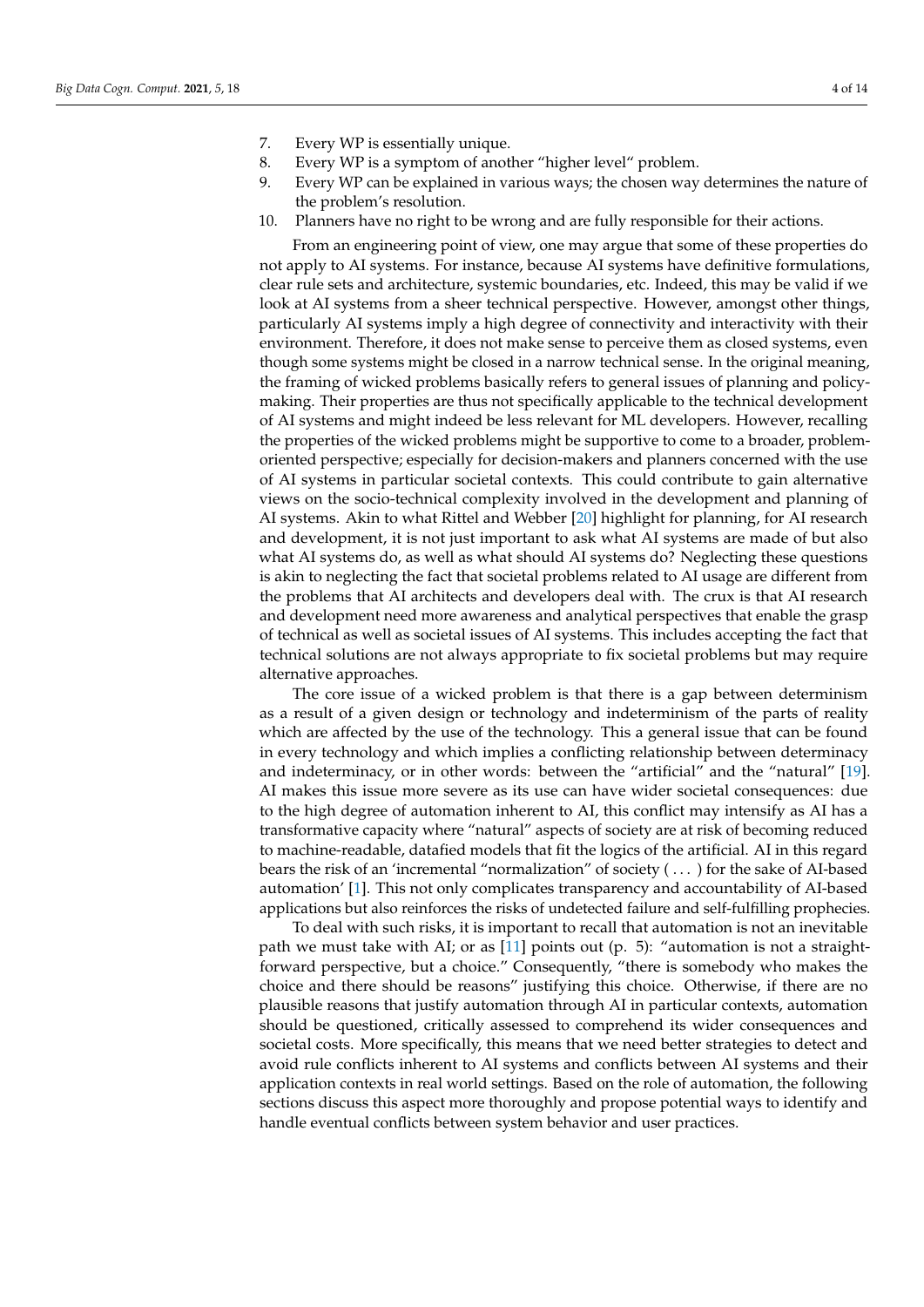#### <span id="page-4-0"></span>**4. Why AI-Based Automation Makes a Difference**

Apparently, not every use of AI provides the same form of automation. In the literature, there are various concepts for categorizing different levels of automation. A common distinction in the domain of autonomous vehicles, for instance, involves five or six levels [\[21\]](#page-12-3). A classical approach is from [\[22\]](#page-12-4) who provide a comprehensive list of ten general automation levels; further concepts can be found in [\[23\]](#page-12-5), offering a detailed literature review on automation in manufacturing. For AI-based automation, there are varying approaches that orientate on the levels of driving automation. For example, Ref. [\[24\]](#page-12-6) adapted these levels to systems based on natural language processing. All these concepts are useful to systematize automation. However, the main focus of these approaches is on categorizing the extent to which a system operates automatically. This is relevant but it is of limited use in the context of this paper, i.e., how to raise problem awareness and critical AI literacy. Because the existing approaches rather describe *what* is automated but not *why and where,* human intervention or scrutiny is important *in spite of* or especially *because of* automation. As a consequence, the basic functioning and impact of automation remain inexplicable and uncontrollable, especially for people without technical expertise. Here, particularly ML is an important issue as the degree of automation of an AI system is not least determined by the data model and the ML approaches embedded in the system. Different approaches can have different implications for the degree of automation and thus also for DAB-related risks. Therefore, it is important, also for nontechnical users, to understand the implications of automation, including the general ML approach (for an overview see, e.g., [\[25\]](#page-12-7)) of the system they interact with. Typically, supervised learning has a lower degree of automation than unsupervised, reinforcement, or deep learning. The latter currently offers the highest level of automation as it can feature self-optimizing algorithms or similar. Reinforcement learning usually interacts dynamically with the environment, e.g., through sensors and feedback to gather data, deep learning typically requires more training data and has higher feature engineering capabilities. Both approaches are highly dynamic and thus may tend to reinforce more unpredictable behavior compared to, e.g., supervised learning which is based on predetermined criteria and relatively stable training data. The main aspect here is that not every ML approach might be appropriate for any given application context. This is clear for developers and technical experts but not for standard users or decision-makers interacting with AI systems. To avoid problems and DAB, it is thus also important to raise awareness of the peculiarities of the ML approach in use and its potential issues in particular contexts among decision-makers and persons interacting with AI systems. The following examples highlight the relevance of this aspect:

The first example concerns a classical form of automation: an autopilot system of an airplane, which usually is a rule-based system that does not need to have a comprehensive model incorporating the whole complexity of reality. This would even be counterproductive, but it obviously needs to have a plausible model of the landscape, the environment of the aircraft, etc., in order to provide reliable information to the pilot so that he or she can comprehend whether the autopilot and the plane function correctly and, in case of problems, can rapidly correct failure so that the airplane remains in control and safe. Every autopilot system usually bears certain risks of AB [\[26,](#page-12-8)[27\]](#page-12-9) which can be reduced by extensive training and technical design mechanisms to reduce overreliance and foster controllability of the system. However, this gets more complicated the more complex and less predictably a system behaves. This is what DAB addresses. A worst case in this example would be, if the autopilot is based on a predictive deep learning approach permanently attempting to optimize the flight route without any effective option for human pilots to intervene. Consequently, the human pilot would then lag behind the decisions of the autopilot leading to an escalating vicious circle where the autopilot decisions and the human intervention to correct them collide. In other words: there is a risk that AI-based automation overrules human autonomy. The severity of this risk depends not just on general explicability but also on plausibility, reliability, predictability and intervenability of the automated system.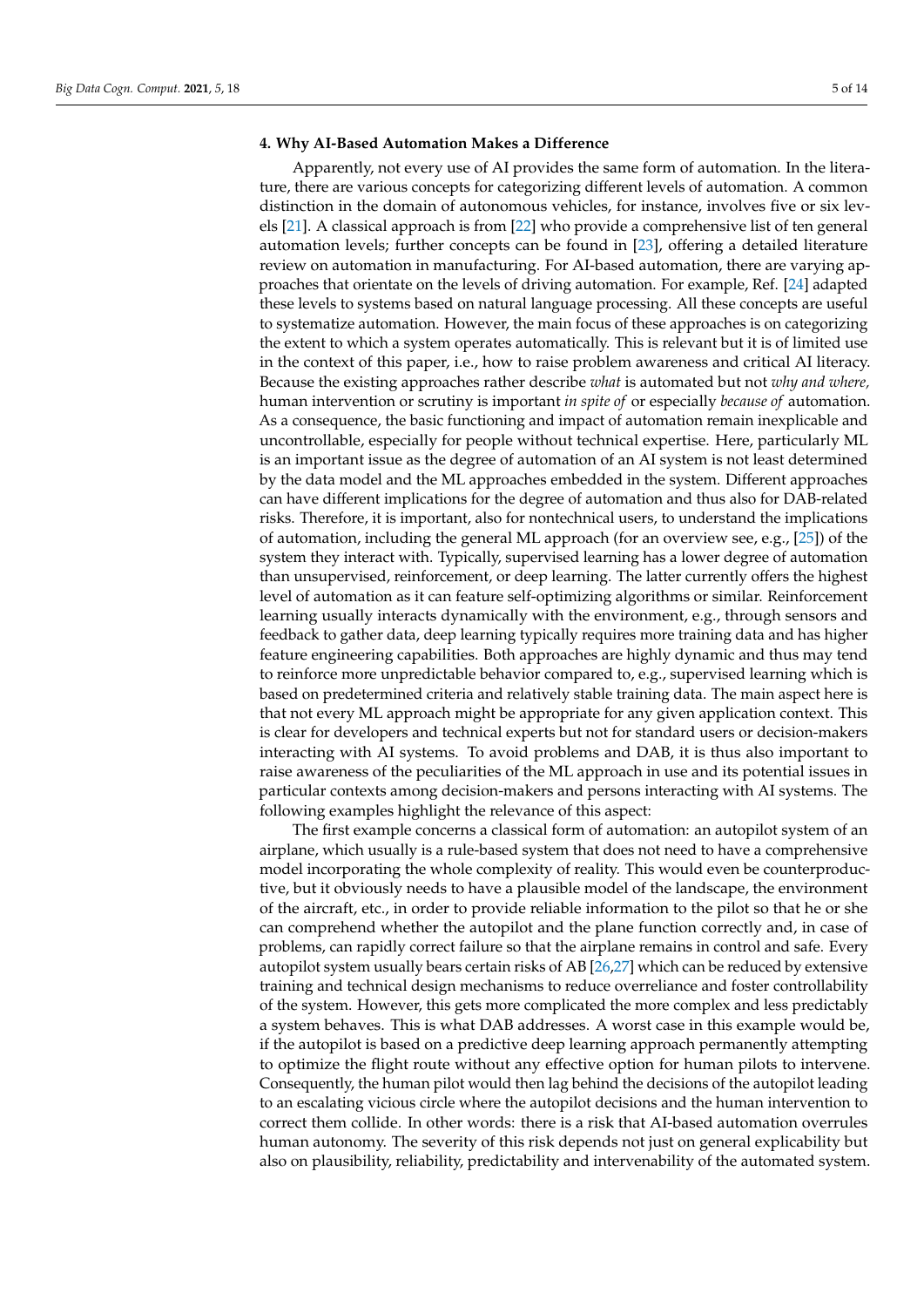Because even though it might be explicable to the human pilot how the autopilot behaves, it is worthless without intervention in case of problems.

Another example concerns the use of AI systems for job applications in human resource management (HR). There are various evident cases of discrimination of job-seekers by an AI system in this domain. For instance, Ref. [\[28\]](#page-12-10) revealed a case where the algorithm of such a system used a model that incorporated the background image of a person to compute the qualification score of an applicant. Hence, the system inter alia assumes persons sitting in front of a bookshelf would be better qualified for a job than persons with, e.g., a transparent background. Similar is the case for black persons or persons with lower contrasting visual backgrounds. This can also involve racial discrimination which is evident in other AI-based hiring tools as well as a large variety of algorithmic systems (see, e.g., [\[9](#page-11-10)[,29–](#page-12-11)[34\]](#page-12-12)). Obviously, the color of the skin, the ethnicity as well as the background visuals during a job interview are completely irrelevant for the qualification of an applicant. This a typical case of algorithmic bias that also highlights a likely risk of DAB resulting from the use of AI systems in social domains that used to be nonautomated. Here, DAB occurs, if the HR employee inviting a job-seeker for an interview uncritically accepts the preselection of the algorithm, e.g., because he is either unaware of the problem or does not care. Consequently, those applicants without a bookshelf in the background are discriminated as they have lower chances to get the job. Particularly tricky in such a case is, that the HR employee may not even be aware of the algorithmic bias and the discrimination, which is deeply enshrined in the system and thus, is very difficult to reveal.

Such problems cannot be fixed by technical means alone, such as improving FAT or debiasing. To point out why, we can imagine a typical approach of debiasing here: e.g., to adapt the algorithm so that it explicitly does not consider the background image at all. This would at least reduce bias resulting from background images, but it does not solve any other eventual issues resulting from other criteria the algorithm uses to preselect applicants. It would only be a one-shot solution to a symptom of a larger (wicked) problem. Beside the relatively simple aforementioned examples, there are several more complex issues like stereotypes and bias in large scale data models or ML frameworks that can significantly affect system behavior ([\[35,](#page-12-13)[36\]](#page-12-14)). Severe problems can occur with AI systems used in the health sector, where a variety of unintended consequences can lead to inappropriate decisions ([\[33](#page-12-15)[,36](#page-12-14)[,37\]](#page-12-16)). In their study, Ref. [\[36\]](#page-12-14) identified several problems with ML algorithms in clinical applications, particularly "overreliance on automation, algorithms based on biased data, and algorithms that do not provide information that is clinically meaningful". They thus conclude that automation can be useful but "overreliance on automation is not desirable". To reduce these problems, they argue that there is a need for measures to improve the understanding of the "intent behind the design" of AI systems "including choosing appropriate questions and settings for machine learning use, interpreting findings, and conducting follow-up studies" [\[36\]](#page-12-14). This could contribute to meaningful and ethically acceptable use of such systems with beneficial effects. Therefore, it is crucial to gain an analytical perspective on the problem that allows not just its technical but also societal dimensions to be considered. The following sections are dedicated to this aspect, elaborate on the main drivers of automation risks and then propose approaches that can facilitate the easing of the situation in real-world settings.

#### <span id="page-5-0"></span>**5. Influencing Factors of Deep Automation Bias**

There are several guidelines and approaches that highlight the various issues of AI concerning ethics, human rights, bias, responsibility and trust, etc. (e.g., [\[38–](#page-12-17)[42\]](#page-12-18)). However, there is a general lack in practicability among those approaches as their focus is either on highlighting basic ethical requirements like avoiding harm and stimulating benefits for society, justice, and autonomy; or on technical challenges such as data quality or attempts to operationalize ethical principles in technology. Apparently, many of these approaches are relevant, but we also need more specific, problem-oriented approaches that provide useful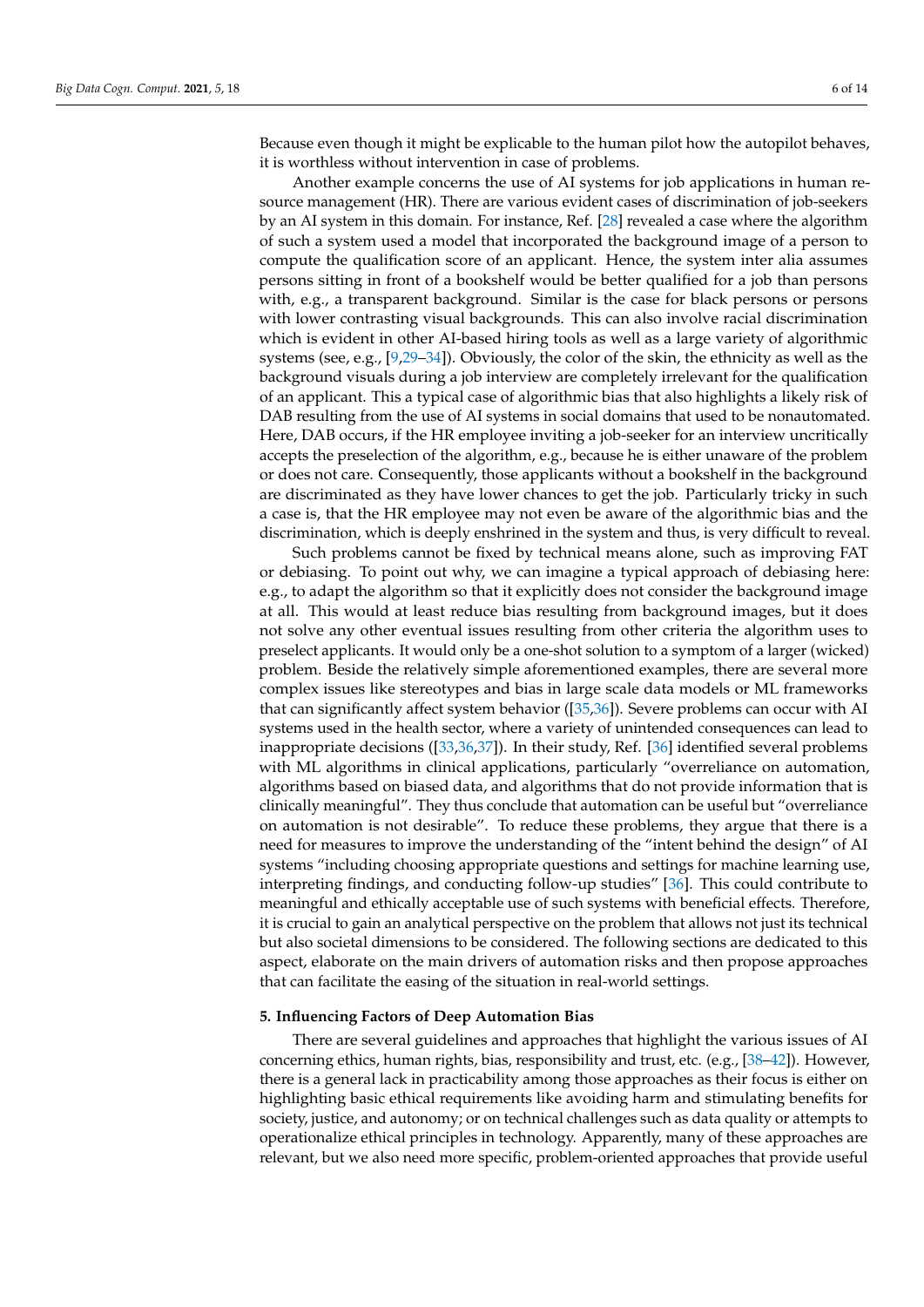for application contexts of AI without getting lost in ethical debates beyond practicability or misleading technocratic approaches to societal problems.

In order to circumvent this, a systemic perspective on AI that incorporates a major implication of its use in societal contexts could be fruitful to sharpen the analytical lens on the variety of sociotechnical issues. More precisely, this suggests more emphasis on automation which is a common denominator of AI systems irrespective of their particular design. AI basically implies a higher degree of automation than any other technology. Or in other words: AI-based technology represents a sociotechnical system that enables and fosters automation at different levels. Consequently, a problem-oriented assessment of the sociotechnical impact of an AI system involves gaining knowledge on the basic functionality including the degrees of automation of the system. The crux is that this is not easy to determine and highly context-dependent. Therefore, it makes sense to focus on how automation occurs in an AI system and how it affects its application context. Focusing on automation as an analytical frame puts greater emphasis on the procedural and structural changes resulting from AI usage, and, with appropriate concepts, also on the practical effects and societal implications of these changes in particular application contexts. Put simply, a key aspect to improving the sociotechnical understanding of AI-related problems is to think of these questions together: how does automation occur in an AI system and how does this lead to the generation of a particular output? What are the consequences of this output for human users and, in a wider view, for its societal context?

A general risk of automation is automation bias (AB), which describes the tendency to uncritically accept the computer-generated outcome (from a technical system). A basic reason for AB and the corresponding lack of critical reflection or scrutiny of the results from the lack of options to scrutinize how a system generated a certain outcome. This refers to, e.g., known issues like lacking transparency, accountability, explicability, verifiability, interpretability, etc. AI technology provides a higher form of automation than other technology which implies that AI can reinforce the risks of AB. In [\[1\]](#page-11-0), I thus introduced deep automation bias (DAB) as a core problem of AI usage to highlight that AI technology significantly reinforces the risks of AB due to ML featuring adaptivity and unsupervised or self-learning capabilities (e.g., deep learning). DAB addresses the problem of increasing levels of complexity and opacity of AI that reinforce AB due to its dynamic, unpredictable and thus potentially uncontrollable behavior [\[1\]](#page-11-0). It includes the self-reinforcing problem of wrong expectations of AI functionality due to the human propensity to blindly trust in technology on the one hand, and the limits of technology due to its necessarily abstract/reductionistic model of societal reality on the other. This can lead to a vicious circle as unpredictable behavior of a system benefits unreliable decisions based on this system which then can reinforce pressure to (re-)act to adapt to system behavior. The result can be a nonoptimal acceptance of insufficient system functionality or failure due to a lack of other/better choices. As a wider consequence, society then becomes even more dependent on AI which increasingly produces an impact on society and individuals that hampers alternatives. DAB is thus a metarisk of AI systems and their intrinsic dynamics. A pressing question in this regard is: how to scrutinize a system and its societal impact that dynamically changes its algorithmic rule sets and consequently, its functionality?

Essentially, this requires heuristic approaches that enable the gaining of the aforementioned systemic perspective. In this regard, it is crucial to understand how DAB can emerge and what main factors influence the severity of DAB-related risks. A basic component is uncertainty, which can have different but interrelated reasons. According to studies on AB, humans tend to over-rely on automated systems due to: inexperience or lack of skills or confidence, lack of options to scrutinize an automated process (input, output, or action). This can be further complicated due to little practical experience or limited resources, e.g., due to pressure to act, lack of time and high workload [\[27](#page-12-9)[,43–](#page-13-0)[45\]](#page-13-1). All these issues are likely to aggravate in the case of DAB. In particular, as the higher complexity and opacity of AI systems reinforces the problem of lacking options to scrutinize the functionality and automated processes of the system. This can lead to further issues, i.e., a lack of agency, e.g.,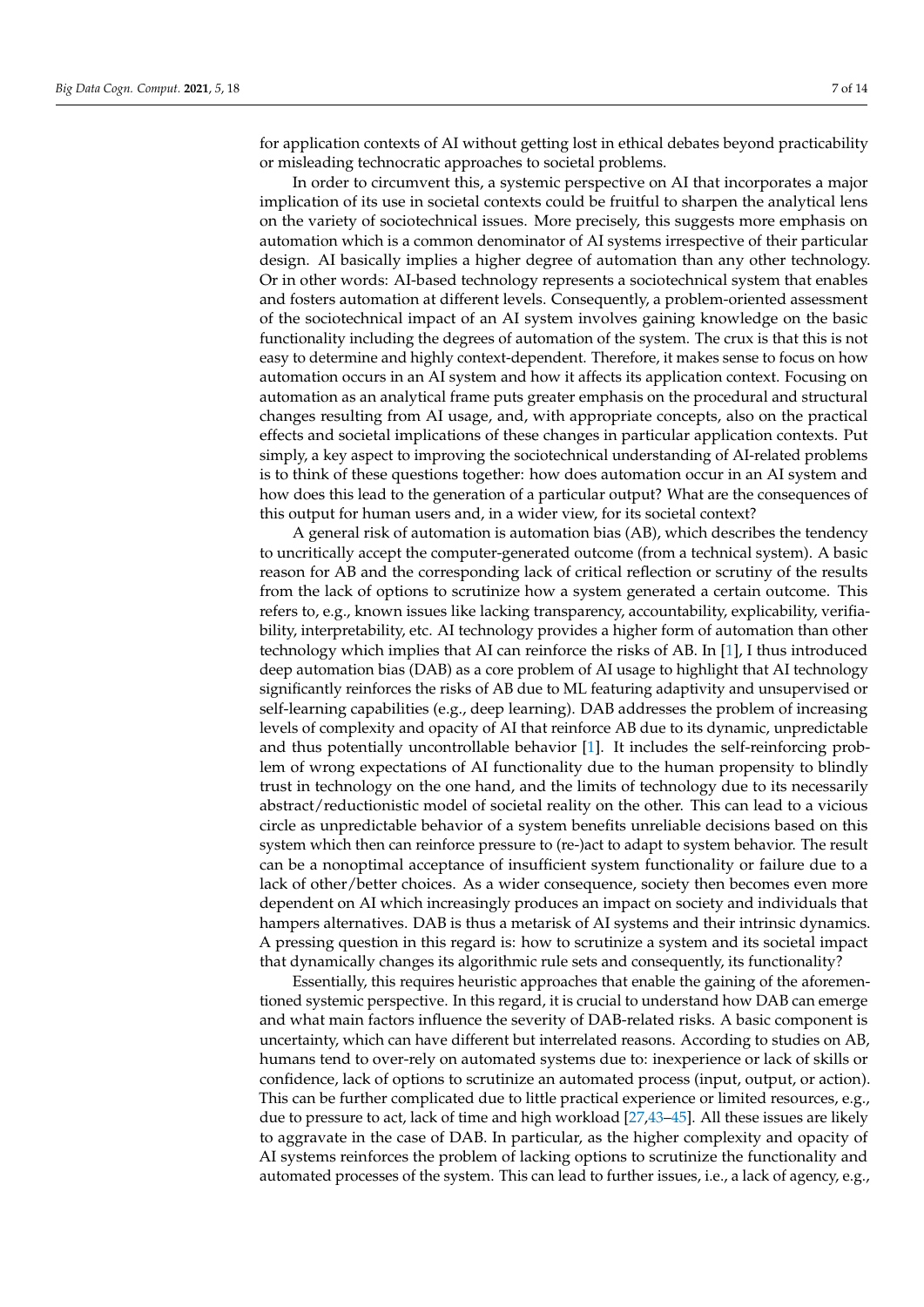because of a generally lacking problem awareness and/or a lack of options to intervene in an automated decision-making process.

complexity and opacity of  $A$  systems references the problem of lacking options to scruti-and  $\alpha$ 

These factors are not to be misinterpreted as human deficits which could be fixed These factors are not to be misinterpreted as human deficits which could be fixed by by technical means only like, e.g., fostering usability. Besides these human factors there are also technical factors that affect the severity of DAB-related risks. Figure 1 ill[us](#page-7-0)trates the interplay of these different factors from both the technical (blue circled area) and the human (green circled area) perspective: man (green circled area) perspective:

<span id="page-7-0"></span>

**Figure 1.** Main influencing factors of deep automation bias. **Figure 1.** Main influencing factors of deep automation bias.

The two circles represent the interplay between system behavior and user practice. The two circles represent the interplay between system behavior and user practice. Each circle contains different but interrelated factors that affect behavior and uncertainty Each circle contains different but interrelated factors that affect behavior and uncertainty on each side. Every factor also relates to its counterpart in the opposed circle on the same on each side. Every factor also relates to its counterpart in the opposed circle on the same level (e.g., usability is linked to user skills, etc.). level (e.g., usability is linked to user skills, etc.).

As shown, there are at least two dimensions that determine the risk of DAB: at the As shown, there are at least two dimensions that determine the risk of DAB: at the top is the "classical" AB risk of overreliance on the behavior of an AI system which can top is the "classical" AB risk of overreliance on the behavior of an AI system which can involve misinterpretation; the bottom shows the additional risk of limited controllability involve misinterpretation; the bottom shows the additional risk of limited controllability and lack of agency. Both dimensions are interrelated and the severity of DAB depends on and lack of agency. Both dimensions are interrelated and the severity of DAB depends on the interplay of different sociotechnical factors. The main connecting factor is uncertainty the interplay of different sociotechnical factors. The main connecting factor is uncertainty which is shaped by technical as well as social issues. Both can reinforce mutually, as the intersection highlights. From a technical perspective, system complexity, opacity or unpredictable system behavior strongly depend on the quality of data models and ML performance, as well as from usability features. The interplay of these factors basically affects system behavior and the degree of uncertainty. This can have a negative effect on the transparency and accountability of the system and the options to verify and scrutinize system behavior. From the social perspective, the aforementioned factors of AB, such as user skills, resources or practical experience, affect uncertainty and particularly the problem awareness of the human agent. Resources here typically mean the time and knowledge to comprehend, interpret or verify the system behavior, such as the generated output or action triggered based on the system performance, etc. The interplay of all these factors factors influences the ability to comprehend and interpret the functioning of the system. typically involves input, output, or action, and if there is a need for scrutiny and evaluation<br>of sustan labority. Hence, the sight of DAP is notestially high surgher than is sithered lab of system behavior. Hence, the risk of DAB is potentially higher when there is entire a measure of accountability and options to scrutinize system behavior and/or low problem awareness due to lack of options to comprehend how and what foundation the system generates an output or how the system triggers particular actions, etc. These issues can mutually influences the ability to comprehend and interpret the functioning of the system. This of system behavior. Hence, the risk of DAB is potentially higher when there is either a lack reinforce and increase uncertainty (e.g., low options for scrutiny benefit lacking agency, low problem awareness hampers the ability to scrutinize and thus agency). The interplay of all these factors affects the severity of DAB-related risks.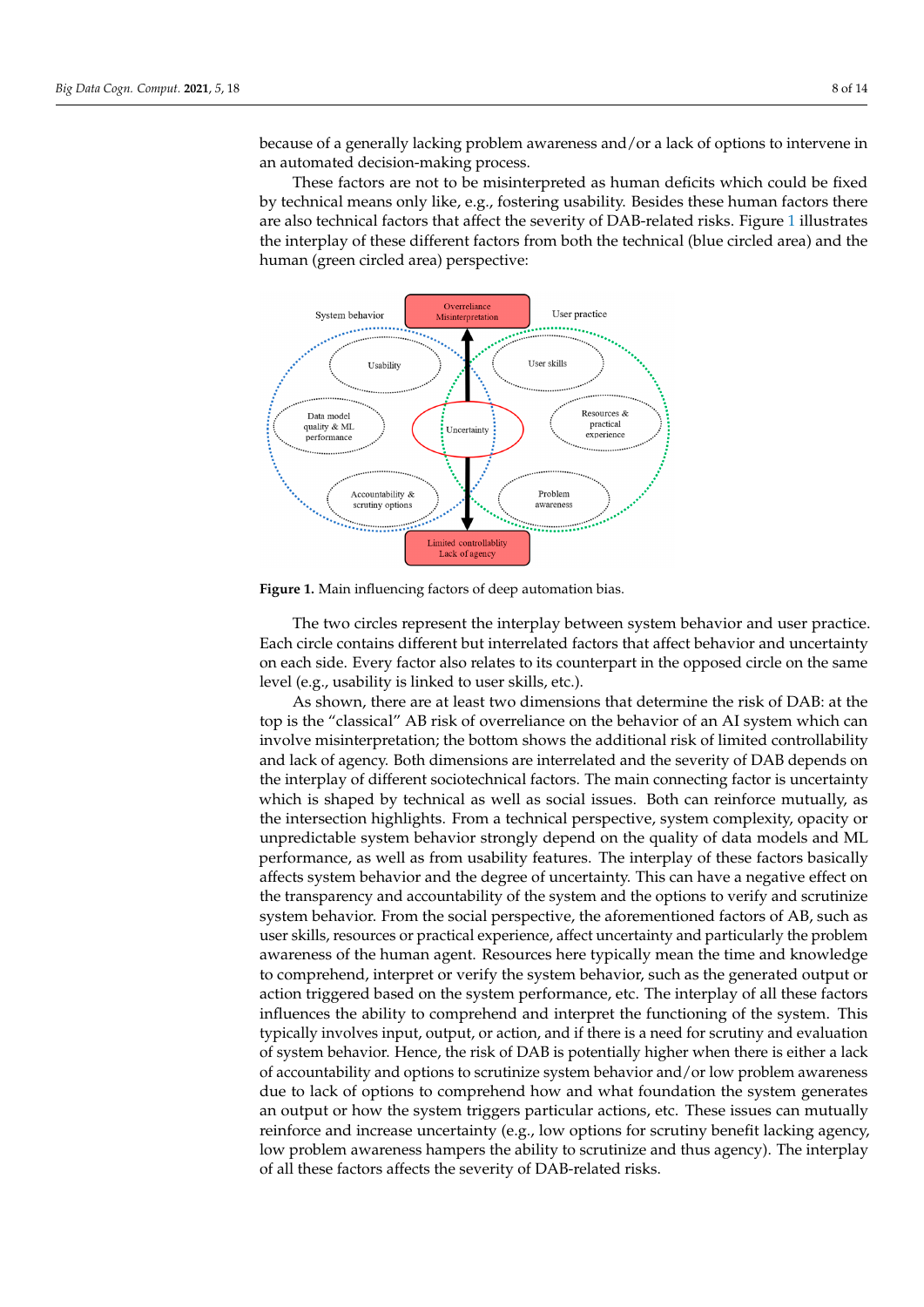The core aspect the model highlights is that the higher the mismatch between both perspectives (system behavior and user practices), the higher is the risk of DAB. Hence, DAB ultimately bears the risks of undetected mismatches or conflicts between the AI model of reality and the human users' model of reality in a particular application context. DAB-related risks are basically higher, when it is hampered or impossible to critically assess whether the functioning and behavior of an AI system is transparent, explicable, plausible, reliable or legitimate. The degree of automation plays a particularly important role in this regard. To assess the risks of an AI system thus also requires consideration of the extent to which automated procedures are involved. This supports the raising of problem awareness and critical AI literacy in order to deal with DAB-related risks from a sociotechnical perspective. I he core aspect the model highlights is that the higher the mismatch between both

The core aspect the model highlights is that the higher the mismatch between both

# <span id="page-8-0"></span>**6. A Draft Heuristic Model to Assess DAB**

In Section [4,](#page-4-0) I presented the main factors that affect DAB. This section now outlines some aspects of system behavior that can affect DAB. A basic determinant for DAB-related risks is the occurrence of contradictions or rule conflicts between factual system behavior and the expectations of the human user of how the system behaves. This distinction is important because the increasing use of AI systems in societal contexts also entails an incremental reduction of complex social issues for the sake of algorithmic representation, measurement and operation. As any computer model, also data models and algorithmic rule sets of AI are necessarily abstract and reductionist as they cannot completely represent the whole complexity of a real-world context. Humans have better skills in this regard. Consequently, AI models are less complex than social reality. This is unproblematic as long as system behavior is predictable, explicable and interpretable for human entities and options for intervention are available if necessary. Problems occur in the case of a mismatch that remains undetected or uncorrected, leading to problematic decisions or actions (as also discussed in Section 4). The following model in Figure 2 illustrate[s](#page-4-0) an approach to raise awareness on these issues and to reveal eventual rule conflicts or mismatches:

<span id="page-8-1"></span>

**Figure 2.** Draft heuristic model to assess deep automation bias. **Figure 2.** Draft heuristic model to assess deep automation bias.

The simplified core of the AI system is represented by the data model and the ML The simplified core of the AI system is represented by the data model and the ML approach which build a functional unit that determines input, output and action of the approach which build a functional unit that determines input, output and action of the system. To some extent, the specific features of this unit predetermine the degree of automation of the system and thus the general susceptibility to DAB. Therefore, it makes a difference, e.g., if training data stems from external or internal sources, how accurate and reliable the data is, and if data is dynamically gathered through sensors during system operation, etc. The same applies to the ML approach which also affects the degree of automation and system behavior. As mentioned before, DAB basically occurs in the case of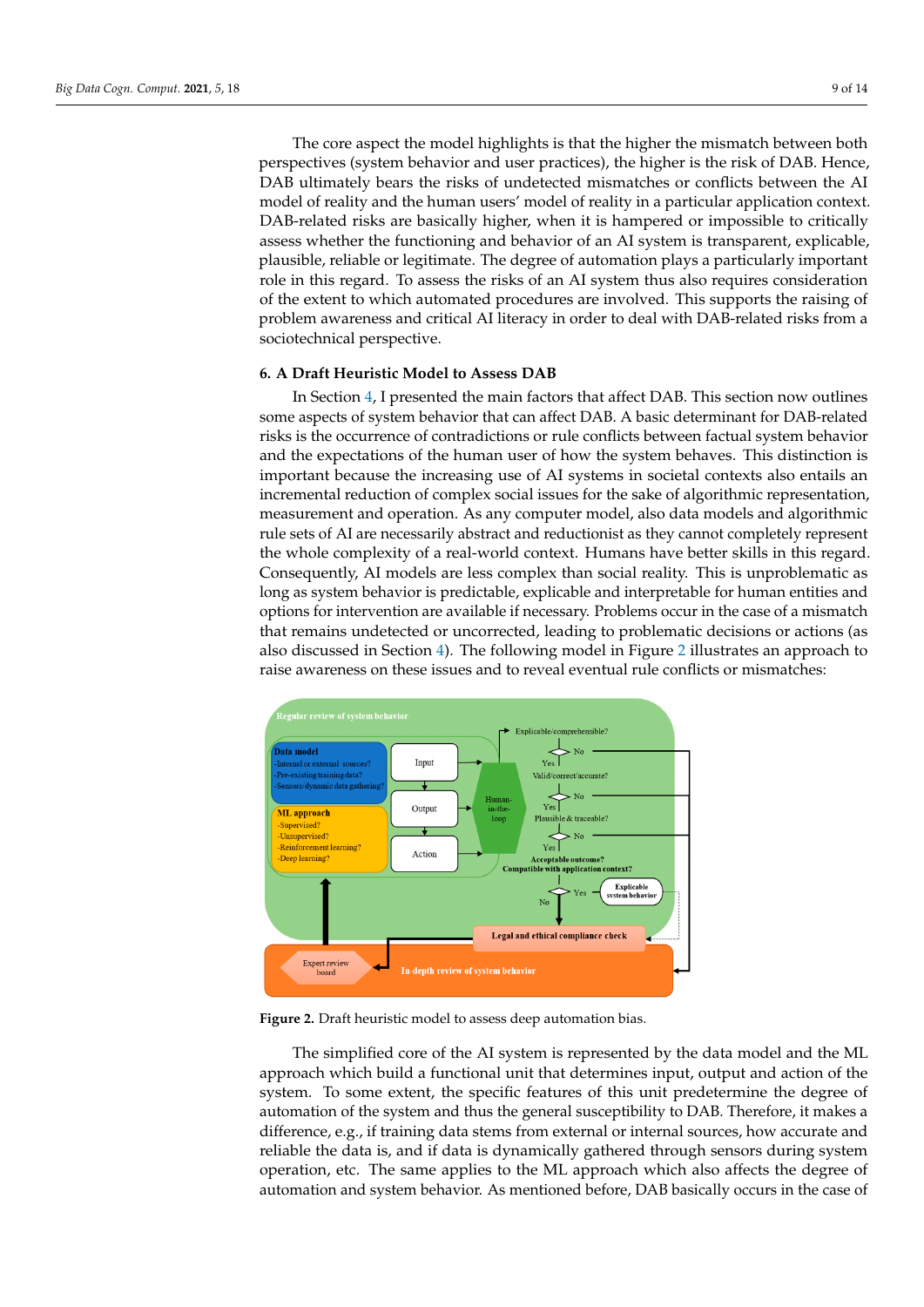mismatch between factual system behavior and human interpretation of this behavior. This may concern the input, output or action of the system for different reasons. For instance, the input might be incorrect entailing further issues; or correct but not comprehensible; or the output is invalid but the error remains uncorrected; or the system operates formally correctly but produces outcome or leads to actions that are opaque or incompatible with the application context of the system. This can involve a violation of legal obligations, human rights (such as privacy, security, autonomy, dignity), reinforcement of prejudice and discrimination or other ethical issues.

To consider that the occurrence of DAB can have different reasons, the model involves different levels of human scrutiny and oversight. A precondition for this is a humanin-the-loop (HITL) concept [\[46\]](#page-13-2) as an integral part of the AI system. HITL here is not limited to technical issues like supporting ML feature learning or the like. Depending on the specifics of an AI-system, this can be a typical part of the review as well. However, basically, HITL here has a broader scope, i.e., to facilitate human review loops during system operation in order to assess DAB-related risks at different sociotechnical levels. Therefore, it is modeled at the threshold between the AI system and the review queries that concern the application context. Consequently, humans that review the system are not necessarily system developers but persons who comprehend the functioning of the system and its wider sociotechnical effects in a particular application context. Ideally, more than one person is involved in the review. How this is operationalized in practice depends on the features of an AI-system in particular. However, the model highlights the necessity to foresee review processes that consider the whole functioning and performance of the system (including, input, output and action).

There are four basic levels which are not necessarily iterative but apply to input, output as well as outcome/action of the system: (1) Explicability concerns the assessment of how explicable and comprehensible the system behavior is. (2) Validity involves the question of whether the system operates correctly, uses or produces accurate information that is formally valid for the processes it relates to. (3) Plausibility comprises a check, if the system behavior is not just formally correct in a technical sense but also plausible, traceable and interpretable to human users without uncertainties or doubts concerning generation and reproducibility of the results. For each case applies: the next check can be performed if there is no significant doubt or uncertainty concerning the issue remaining. Otherwise, if something in the system operation is questionable or uncertain, then a more detailed review of the system behavior is necessary with different experts involved. The final level, (4) acceptability/compatibility concerns the question of whether the behavior and overall outcome of the system is acceptable and compatible with the context to which it is applied, also in a legal and ethical sense. In the case of uncertainties or open issues regarding legal or ethical compliance, the system needs additional compliance checking. Until this review is proceeding and not finished, the AI system should be taken out of operation to avoid legal or ethical issues or any further risks and harmful events.

If all queries were positively answered, the behavior of the system seems to be basically reasonable and explicable in a way that is appropriate and acceptable for the application context. This means that no opaque or incomprehensible modes of system behavior were detected during a regular review. Consequently, there was no DAB risk observable. As the term suggests, this regular review is meant to be on a regular basis, and in any case of irregularities or uncertainties, a further, more detailed in-depth review process (the orange block at the bottom) is triggered. To ensure that the system behavior remains stable with low DAB-risks, it is advisable to conduct frequent in-depth review processes also if no irregularities were detected (as represented by the dotted line on the right). This apparently includes legal and ethical compliance checking which requires additional expertise. Therefore, this block is modeled at the threshold between regular and in-depth review. In any case, in-depth review ideally involves a specific review board of different experts with technical as well as organizational, legal and ethical skills or a mix of system developers, planners, decision-makers and practitioners. In-depth review means that the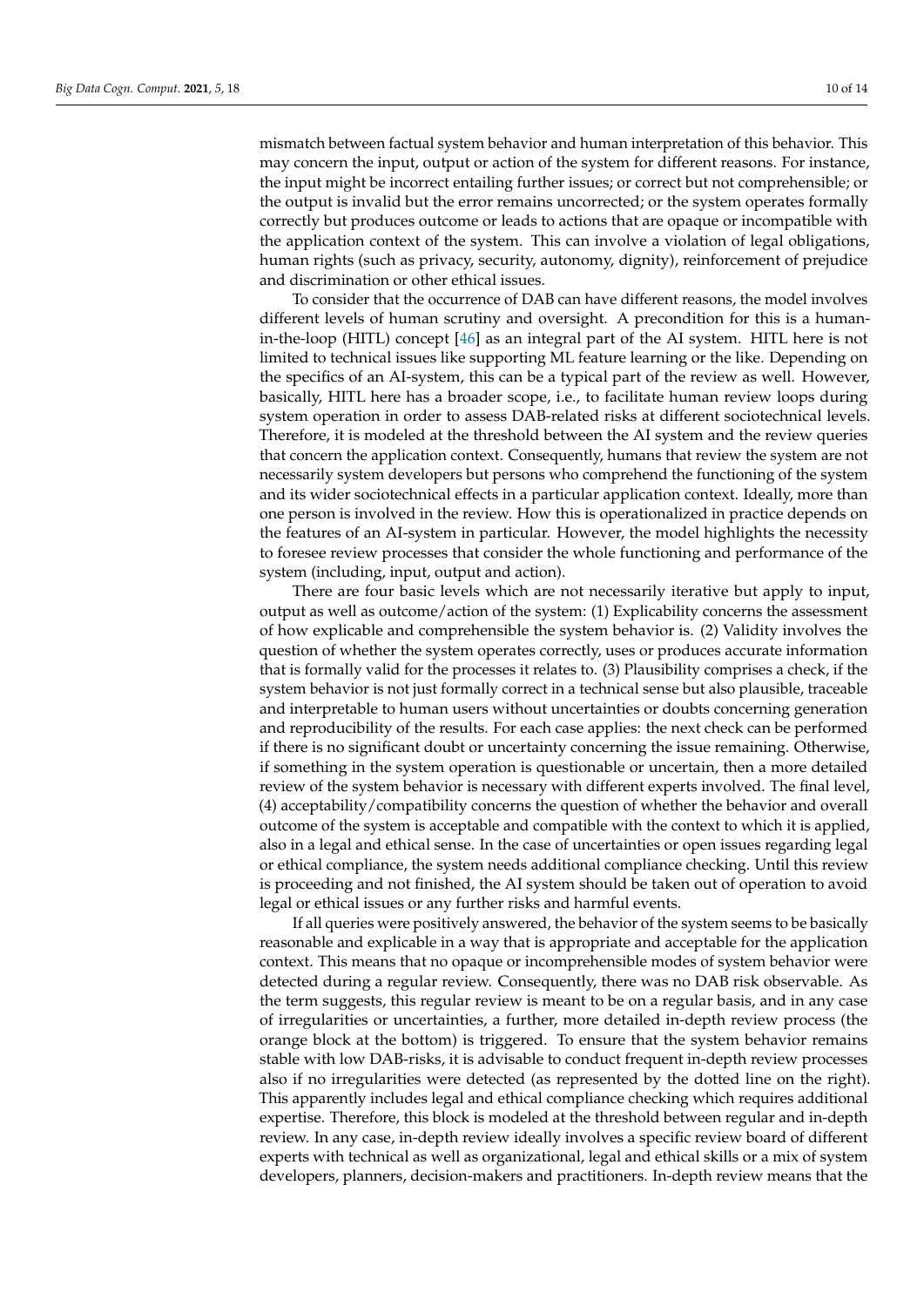system as a whole (including its design and behavior and outcome in different contexts) is inspected and analyzed by the expert board.

### <span id="page-10-0"></span>**7. Summary and Conclusions**

A main argument of this paper is that technical approaches to improve FAT or debiasing are not sufficient to address the sociotechnical and ethical risks related to the use of AI systems. Particularly, because these risks may involve several wicked problems that may require alternative approaches beyond technical solutions. Certainly, bias in ML is a critical issue of AI systems with various reasons and effects. Bias can result from pre-existing prejudice during technical development, technical issues such as poor data quality, insufficient modeling, or inappropriate operation of ML-algorithms, etc. Ultimately, though, bias can also result from rule conflicts between AI design and AI application contexts due to complexity gaps between (algorithmic/statistical) assumptions in the AI system and user practices. Hence, although different forms of bias can occur in an AI system, automation is their common ground. Therefore, the paper focusses on deep automation bias (DAB) as a metarisk of AI. There is indeed a lot of relevant research in the field of FAT and debiasing with several important approaches in this regard. Furthermore, it is important to consider ethical implications of a technology at an early stage of development. However, incorporating ethical values into technology design as part of automated procedures as such can be counterproductive and could worsen the situation by making existing societal risks of AI even more severe. Related to that, there is also a risk of "agency-laundering" meaning that instead of taking responsibility for unethical actions and measures to correct them, ethical and societal problems remain unsolved [\[5\]](#page-11-1). Accordingly, techno-fixes for FAT and the like might be misused to avoid taking responsibility by reframing the problems to sheer technical issues. To avoid this, we need to be aware of the fact that the problems that bias in ML can induce, like unfair/discriminating, false, misleading, unethical or socially inacceptable outcomes, are not sheer technical, but sociotechnical issues. Otherwise, there is no chance to understand the societal implications of AI systems, its risks and thus also no option to effectively avoid different forms of bias, discrimination, system malfunction or unethical consequences.

The conceptualization of DAB in this paper is an attempt of an alternative analytical frame to improve practical problem awareness in this regard. As argued, automation plays a particular role in AI with different degrees and implications for the application context of AI systems. A stronger focus on this role is thus important to tackle the variety of sociotechnical risks and broaden the analytical view. To stimulate this focus with an analytical lens, the paper presented and discussed DAB as a metarisk inherent to AI systems. As shown in Section [5,](#page-5-0) DAB is a multifaceted problem that is shaped by a number of driving factors comprising technical as well as social issues that together affect uncertainty on how to comprehend and scrutinize the functionality and behavior of an AI system. The main issue of DAB concerns conflicts or undetected mismatches between the behavior of an AI system and human user practices. Risks of DAB are basically given in cases, where it is hampered or impossible to critically assess whether the functioning and behavior of an AI system is transparent, explicable, plausible, reliable or legitimate. Particularly the degree of automation plays an important role in this regard. To highlight this issue, the proposed heuristic model in Section [6](#page-8-0) provides an approach to assess DAB-related risks of AI systems. The basic idea here is a to arrive at approaches that ease regular review to detect DAB-related risks due to conflicts or mismatches between system behavior and user practices. In case of problems or uncertainties, this could be linked to in-depth reviews where different experts can then analyze the system behavior in detail. This heuristic model can be also of practical use in real world settings to support users or non-technical experts in detecting DAB-related risks of AI systems. Depending on the identified issue, further, more detailed review phases might then be triggered. In this regard, the model also aims at supporting "human-in-the-loop" concepts which are basically essential. However, to be effective, they require more awareness on the role of automation in AI systems, including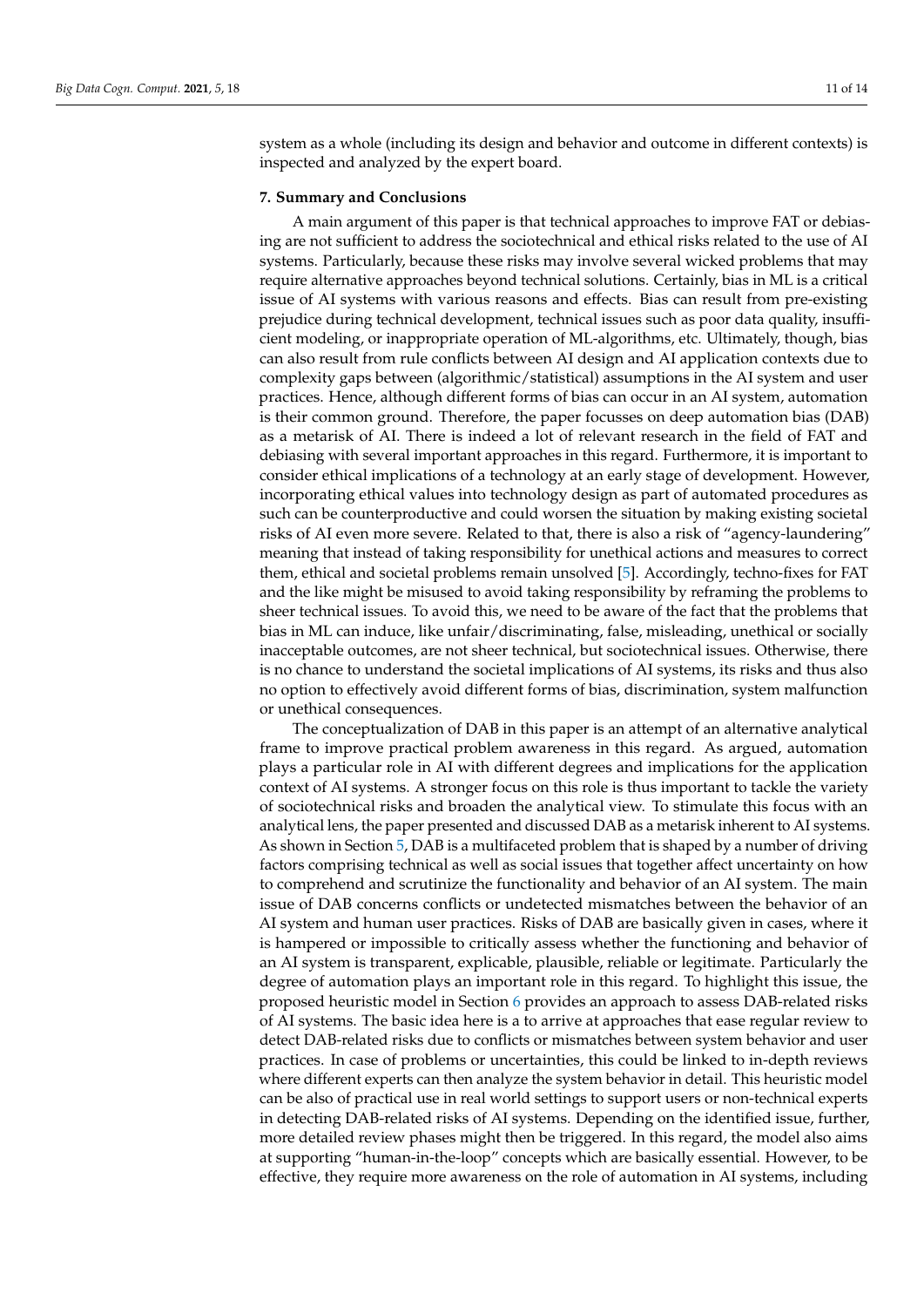its effects, limits and societal implications. This paper is a contribution in this respect. Further research is necessary which may also involve a stronger focus on the variable degrees of automation in AI systems and how to foster explicability and scrutiny on a general level. This is not least relevant in order to come to harmonized approaches that combine technical solutions for FAT and debiasing with advanced concepts of training and education for human actors interacting with AI or being confronted with the use of AI systems in particular application contexts. This could be supportive to avoid AI shaping society as blackbox-systems beyond human control and come to a responsible implementation and use of AI in accordance with ethical principles, societal values and human wellbeing.

**Funding:** This research received no external funding.

**Institutional Review Board Statement:** Not applicable.

**Informed Consent Statement:** Not applicable.

**Acknowledgments:** I want to thank my colleagues for their support, the anonymous reviewers for their valuable comments that helped to improve the quality of the paper and the editorial team for the efficient publication process.

**Conflicts of Interest:** The author declares no conflict of interest.

## **References**

- <span id="page-11-0"></span>1. Strauß, S. From Big Data to Deep Learning: A Leap towards Strong AI or 'Intelligentia Obscura'? *Big Data Cogn. Comput. (BDCC)* **2018**, *2*, 16. [\[CrossRef\]](http://doi.org/10.3390/bdcc2030016)
- 2. Edwards, L.; Veale, M. Slave to the Algorithm? Why a 'Right to Explanation' Is Probably Not the Remedy You Are Looking For. *Duke Law Technol. Rev.* **2017**, *16*, 18–84. [\[CrossRef\]](http://doi.org/10.2139/ssrn.2972855)
- <span id="page-11-3"></span>3. Selbst, A.D.; Boyd, D.; Friedler, S.A.; Venkatasubramanian, S.; Vertesi, J. Fairness and Abstraction in Sociotechnical Systems. In Proceedings of the ACM Conference on Fairness, Accountability, and Transparency (FAT\*), Atlanta, GA, USA, 29–31 January 2019; pp. 59–68. Available online: <https://ssrn.com/abstract=3265913> (accessed on 12 March 2021).
- <span id="page-11-4"></span>4. Wong, P.-H. Democratizing Algorithmic Fairness. *Philos. Technol.* **2019**, *33*, 225–244. [\[CrossRef\]](http://doi.org/10.1007/s13347-019-00355-w)
- <span id="page-11-1"></span>5. Tsamados, A.; Aggarwal, N.; Cowls, J.; Morley, J.; Roberts, H.; Taddeo, M.; Floridi, L. The ethics of algorithms: Key problems and solutions. *AI Soc.* **2021**. [\[CrossRef\]](http://doi.org/10.1007/s00146-021-01154-8)
- <span id="page-11-6"></span>6. Friedman, B.; Nissenbaum, N. Bias in Computer Systems. *ACM Trans. Inf. Syst.* **1996**, *14*, 330–347. [\[CrossRef\]](http://doi.org/10.1145/230538.230561)
- 7. Pasquale, F. *The Blackbox Society—The Secret Algorithms that Control Money and Information*; Harvard University Press: Cambridge, UK, 2015.
- 8. Annany, M.; Crawford, K. Seeing without knowing: Limitations of the transparency ideal and its application to algorithmic accountability. *New Media Soc.* **2016**. [\[CrossRef\]](http://doi.org/10.1177/1461444816676645)
- <span id="page-11-10"></span>9. O'Neil, C. *Weapons of Math Destruction: How Big Data Increases Inequality and Threatens Democracy*; Crown: New York, NY, USA, 2016.
- 10. Caplan, R.; Donovan, J.; Hanson, L.; Matthews, J. Algorithmic Accountability: A Primer. Research Report, Data & Society. 2018. Available online: [https://datasociety.net/wp-content/uploads/2018/04/Data\\_Society\\_Algorithmic\\_Accountability\\_Primer\\_](https://datasociety.net/wp-content/uploads/2018/04/Data_Society_Algorithmic_Accountability_Primer_FINAL-4.pdf) [FINAL-4.pdf](https://datasociety.net/wp-content/uploads/2018/04/Data_Society_Algorithmic_Accountability_Primer_FINAL-4.pdf) (accessed on 7 March 2021).
- <span id="page-11-7"></span>11. Tsoukiàs, A. Social Responsibility of Algorithms: An Overview. 2020. Available online: <https://arxiv.org/pdf/2012.03319.pdf> (accessed on 12 March 2021).
- <span id="page-11-2"></span>12. Wieringa, M. What to account for when accounting for algorithms: A systematic literature review on algorithmic accountability. In Proceedings of the 2020 Conference on Fairness, Accountability, and Transparency (FAT\* '20), Barcelona, Spain, 27–30 January 2020; pp. 1–18. [\[CrossRef\]](http://doi.org/10.1145/3351095.3372833)
- 13. Holstein, K.; Vaughan, J.; Daumé, H., III; Dudík, M.; Wallach, H. Improving fairness in machine learning: What do industry practitioners need? In Proceedings of the CHI Conference on Human Factors in Computing Systems Proceedings (CHI 2019), Scotland, UK, 4–9 May 2019. [\[CrossRef\]](http://doi.org/10.1145/3290605.3300830)
- 14. Arduini, M.; Noci, L.; Pirovano, F.; Zhang, C.; Raj, Y.; Paudel, B. Adversarial Learning for Debiasing Knowledge Graph Embeddings. *arXiv* **2020**, arXiv:2006.16309. Available online: <https://arxiv.org/abs/2006.16309> (accessed on 12 March 2021).
- <span id="page-11-5"></span>15. Eid, F.-E.; Elmarakeby, H.A.; Chan, Y.A.; Fornelos, N.; ElHefnawi, M.; Van Allen, E.M.; Heath, L.S.; Lage, K. Systematic auditing is essential to debiasing machine learning in biology. *Commun. Biol.* **2021**, *4*, 183. [\[CrossRef\]](http://doi.org/10.1038/s42003-021-01674-5) [\[PubMed\]](http://www.ncbi.nlm.nih.gov/pubmed/33568741)
- <span id="page-11-9"></span>16. Simon, J.; Wong, P.-H.; Rieder, G. Algorithmic bias and the Value Sensitive Design approach. *Internet Policy Rev.* **2020**, *9*, 4. [\[CrossRef\]](http://doi.org/10.14763/2020.4.1534)
- <span id="page-11-8"></span>17. Turilli, M.; Floridi, L. The Ethics of Information Transparency. *Ethics Inf. Technol.* **2009**, *11*, 105–112. [\[CrossRef\]](http://doi.org/10.1007/s10676-009-9187-9)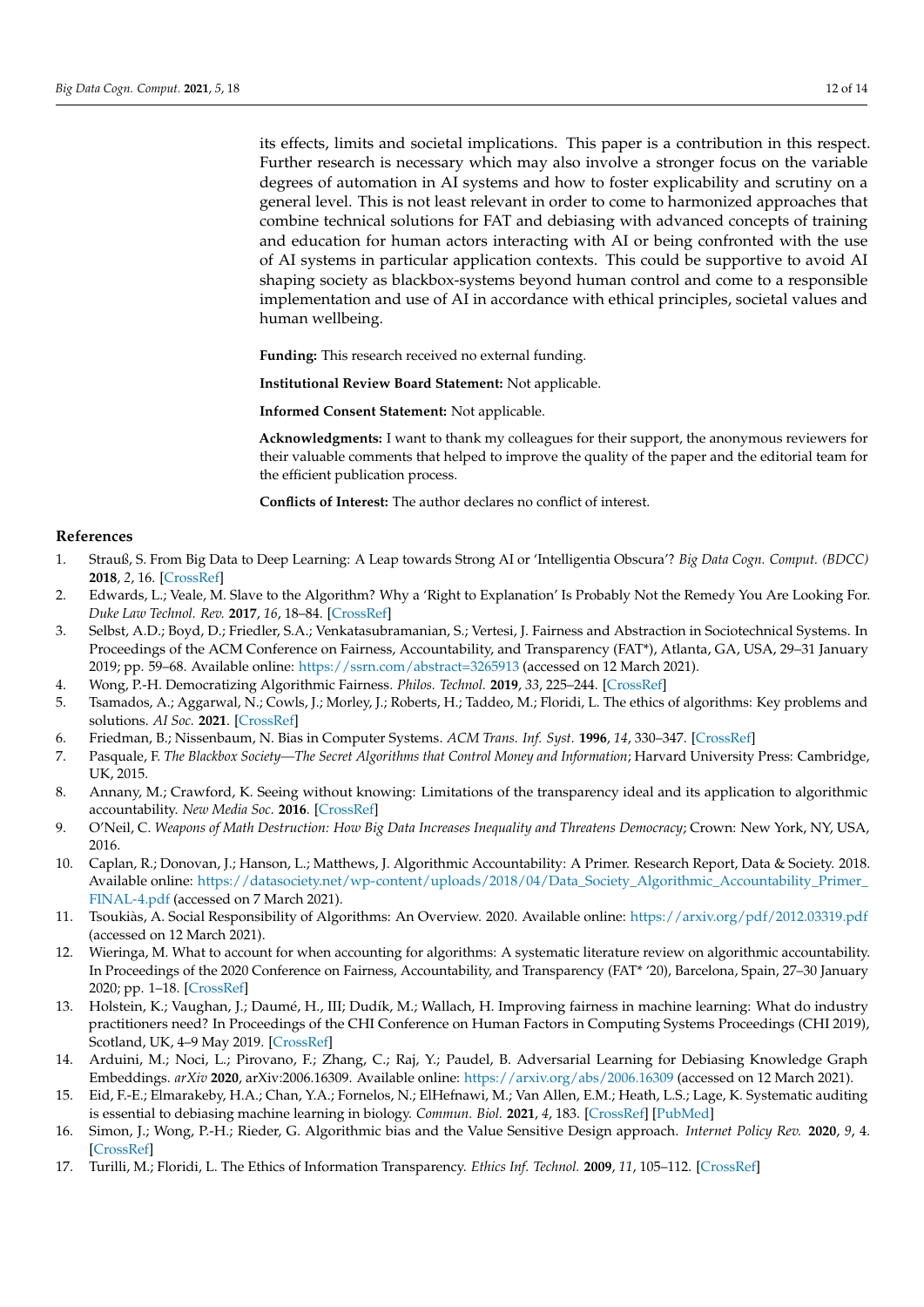- <span id="page-12-0"></span>18. Strauß, S. Privacy and Identity in a Networked Society: Refining Privacy Impact Assessment; Routledge: Abingdon, UK; New York, NY, USA, 2019.
- <span id="page-12-1"></span>19. Buchanan, R. Wicked Problems in Design Thinking. *Des. Issues* **1992**, *8*, 5–21. [\[CrossRef\]](http://doi.org/10.2307/1511637)
- <span id="page-12-2"></span>20. Rittel, H.; Webber, M. Dilemmas in a General Theory of Planning. *Policy Sci.* **1973**, *4*, 155–169. [\[CrossRef\]](http://doi.org/10.1007/BF01405730)
- <span id="page-12-3"></span>21. SAE J3016 Levels of Driving Automation. Available online: [https://www.sae.org/news/2019/01/sae-updates-j3016-automated](https://www.sae.org/news/2019/01/sae-updates-j3016-automated-driving-graphic)[driving-graphic](https://www.sae.org/news/2019/01/sae-updates-j3016-automated-driving-graphic) (accessed on 12 March 2021).
- <span id="page-12-4"></span>22. Sheridan, T.B.; Verplank, W.L. *Human and Computer Control of Undersea Teleoperators*; Technical Report; Massachusetts Institute of Technology, Man-Machine Systems Laboratory: Cambridge, MA, USA, 1978.
- <span id="page-12-5"></span>23. Frohm, J.; Lindström, V.; Winroth, M.; Stahre, J. Levels of Automation in Manufacturing. *Ergon. Int. J. Ergon. Hum. Factors* **2008**, *30*, 181–207. Available online: <https://core.ac.uk/download/pdf/70575908.pdf> (accessed on 12 March 2021).
- <span id="page-12-6"></span>24. Edwards, J.; Perrone, A.; Doyle, P.R. Transparency in Language Generation: Levels of Automation. In Proceedings of the 2nd Conference on Conversational User Interfaces CUI'20, Bilbao, Spain, 9–10 July 2020. [\[CrossRef\]](http://doi.org/10.1145/3405755.3406136)
- <span id="page-12-7"></span>25. Fumo, D. Types of Machine Learning Algorithms You Should Know. 15 June 2017, Towards Data Science. Available online: <https://towardsdatascience.com/types-of-machine-learning-algorithms-you-should-know-953a08248861> (accessed on 12 March 2021).
- <span id="page-12-8"></span>26. Parasuraman, R.; Manzey, D. Complacency and Bias in Human Use of Automation: An Attentional Integration. *J. Hum. Factors Ergon. Soc.* **2010**, *52*, 381–410. [\[CrossRef\]](http://doi.org/10.1177/0018720810376055)
- <span id="page-12-9"></span>27. Goddard, K.; Roudsari, A.; Wyatt, J.C. Automation bias: Empirical results assessing influencing factors. *Int. J. Med Inform.* **2014**, *83*, 368–375. [\[CrossRef\]](http://doi.org/10.1016/j.ijmedinf.2014.01.001)
- <span id="page-12-10"></span>28. Harlan, E.; Schnuck, O. Objective of Biased? On the Questionable Use of Artificial Intelligence for Job Applications, BR Online. 2021. Available online: <https://web.br.de/interaktiv/ki-bewerbung/en/> (accessed on 12 March 2021).
- <span id="page-12-11"></span>29. Osoba, O.; Welser, I.V.W. *An Intelligence in Our Image: The Risks of Bias and Errors in Artificial Intelligence*; RAND Corporation, 2017. Available online: [https://www.rand.org/content/dam/rand/pubs/research\\_reports/RR1700/RR1744/RAND\\_RR1744.pdf](https://www.rand.org/content/dam/rand/pubs/research_reports/RR1700/RR1744/RAND_RR1744.pdf) (accessed on 12 March 2021).
- 30. *Noble SU, Algorithms of Oppression: How search Engines Reinforce Racism*; NYU Press: New York, NY, USA, 2018.
- 31. Borgesius. *Discrimination, Artificial Intelligence, and Algorithmic Decision-Making; Study for the Council of Europe: 2018*. Available online: <https://rm.coe.int/discrimination-artificial-intelligence-and-algorithmic-decision-making/1680925d73> (accessed on 12 March 2021).
- 32. Kodiyan, A.A. An Overview of Ethical Issues in Using AI Systems in Hiring with a Case Study of Amazon's AI Based Hiring Tool. Researchgate Preprint 2019. Available online: [https://www.researchgate.net/publication/337331539\\_An\\_overview\\_of\\_ethical\\_](https://www.researchgate.net/publication/337331539_An_overview_of_ethical_issues_in_using_AI_systems_in_hiring_with_a_case_study_of_Amazon%27s_AI_based_hiring_tool) [issues\\_in\\_using\\_AI\\_systems\\_in\\_hiring\\_with\\_a\\_case\\_study\\_of\\_Amazon%27s\\_AI\\_based\\_hiring\\_tool](https://www.researchgate.net/publication/337331539_An_overview_of_ethical_issues_in_using_AI_systems_in_hiring_with_a_case_study_of_Amazon%27s_AI_based_hiring_tool) (accessed on 12 March 2021).
- <span id="page-12-15"></span>33. Obermeyer, Z.; Powers, B.; Vogeli, C.; Mullainathan, S. Dissecting racial bias in an algorithm used to manage the health of populations. *Science* **2019**, *336*, 447–453. [\[CrossRef\]](http://doi.org/10.1126/science.aax2342)
- <span id="page-12-12"></span>34. Köchling, A.; Wehner, M.C. Discriminated by an algorithm: A systematic review of discrimination and fairness by algorithmic decision-making in the context of HR recruitment and HR development. *Bus. Res.* **2020**, *13*, 795–848. [\[CrossRef\]](http://doi.org/10.1007/s40685-020-00134-w)
- <span id="page-12-13"></span>35. Brown, T.B.; Mann, B.; Ryder, N.; Subbiah, M.; Kaplan, J.; Dhariwal, P.; Neelakantan, A.; Shyam, P.; Sastry, G.; Askell, A.; et al. Language Models are Few-Shot Learners. *arXiv* **2020**, arXiv:2005.14165. Available online: <https://arxiv.org/abs/2005.14165> (accessed on 12 March 2021).
- <span id="page-12-14"></span>36. Gianfrancesco, M.A.; Tamang, S.; Yazdany, J.; Schmajuk, G. Potential Biases in Machine Learning Algorithms Using Electronic Health Record Data. *JAMA Intern Med.* **2018**, *178*, 1544–1547. [\[CrossRef\]](http://doi.org/10.1001/jamainternmed.2018.3763)
- <span id="page-12-16"></span>37. Cabitza, F.; Rasoini, R.; Gensini, G.F. Unintended consequences of machine learning in medicine. *JAMA* **2017**, *318*, 517–518. [\[CrossRef\]](http://doi.org/10.1001/jama.2017.7797)
- <span id="page-12-17"></span>38. HLEG—High-Level Expert Group on Artificial Intelligence (2019), Ethics Guidelines for Trustworthy AI. European Commission. Available online: <https://ec.europa.eu/digital-single-market/en/news/ethics-guidelines-trustworthy-ai> (accessed on 12 March 2021).
- 39. AlgorithmWatch. *Automating Society: Taking Stock of Automated Decision-Making in the EU*, 1st ed.; AlgorithmWatch in Cooperation with Bertelsmann Stiftung; 2019. Available online: <https://algorithmwatch.org/en/automating-society-2019/> (accessed on 12 March 2021).
- 40. Council of Europe—CoE. Unboxing Artificial Intelligence: 10 Steps to Protect Human Rights. Council of Europe, Commissioner for Human Rights. Available online: [https://rm.coe.int/unboxing-artificial-intelligence-10-steps-to-protect-human-rights-reco/](https://rm.coe.int/unboxing-artificial-intelligence-10-steps-to-protect-human-rights-reco/1680946e64) [1680946e64](https://rm.coe.int/unboxing-artificial-intelligence-10-steps-to-protect-human-rights-reco/1680946e64) (accessed on 12 March 2021).
- 41. Bertelsmann. From Principles to Practice—An Interdisciplinary Framework to Operationalise AI Ethics. AI Ethics Impact Group, Bertelsmann Stiftung. Available online: [https://www.bertelsmann-stiftung.de/fileadmin/files/BSt/Publikationen/](https://www.bertelsmann-stiftung.de/fileadmin/files/BSt/Publikationen/GrauePublikationen/WKIO_2020_final.pdf) [GrauePublikationen/WKIO\\_2020\\_final.pdf](https://www.bertelsmann-stiftung.de/fileadmin/files/BSt/Publikationen/GrauePublikationen/WKIO_2020_final.pdf) (accessed on 12 March 2021).
- <span id="page-12-18"></span>42. Floridi, L.; Cowls, J.; Beltrametti, M.; Chatila, R.; Chazerand, P.; Dignum, V.; Luetge, C.; Madelin, R.; Pagallo, U.; Rossi, F.; et al. AI4People—An Ethical Framework for a Good AI Society: Opportunities, Risks, Principles, and Recommendations. *Minds Mach.* **2018**, *28*, 689–707. [\[CrossRef\]](http://doi.org/10.1007/s11023-018-9482-5)